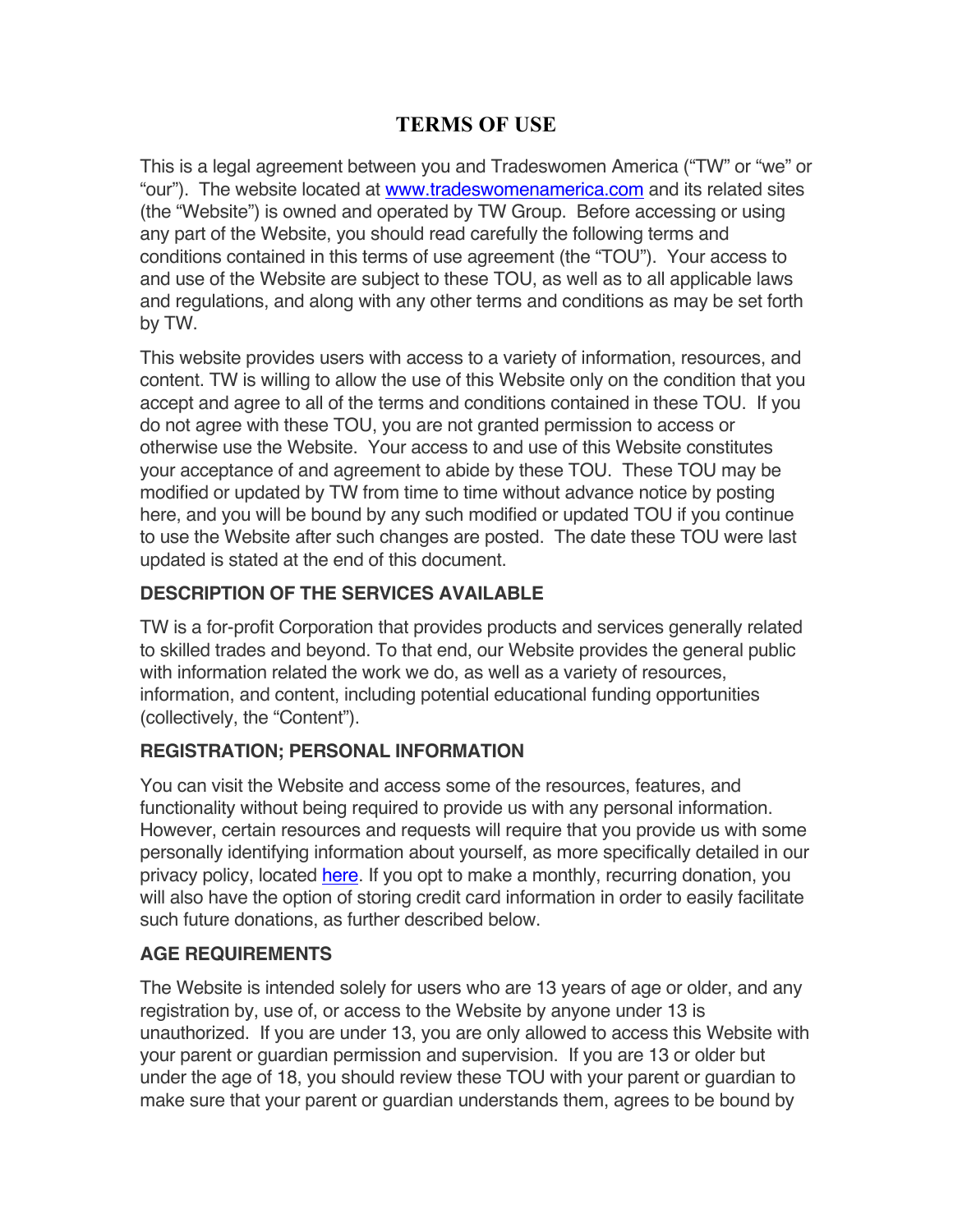them, and you should only use the Website with their permission and under their supervision. Additionally, you have to be 18 years of age or older if you want to conduct any type of financial transaction on the Website, including membership purchase, and further provided that we reserve the right to limit certain other activities related to the work that we do – such as volunteering – to those who are at least 18 years of age.

### **LIMITED LICENSE AND SITE ACCESS; ALL RIGHTS RESERVED**

TW hereby grants you a limited license to access and make personal use of this Website, but not to download (other than page caching) or modify it, or any portion of it, except with express written consent of TW or as otherwise explicitly permitted. This license does not include any resale or commercial use of this Website or the Content; any derivative use of this Website or the Content; or any use of data mining, robots, or similar data gathering and extraction tools. This Website or any portion of this Website may not be reproduced, duplicated, copied, sold, resold, visited, or otherwise exploited for any commercial purpose without the express written consent of TW. You may not frame or utilize framing techniques to enclose any trademark, logo, or other proprietary information (including images, text, page layout, or form) of TW without TW's express written consent. You may not use any meta-tags or any other "hidden text" utilizing any of TW's name(s) or service marks without the express written consent of their owners. We (or the respective third party owners of Content) retain all right, title, and interest in this Website and any Content on this Website, including any and all intellectual property rights. We (or the respective third party owners of Content) reserve all rights not expressly granted. Any unauthorized use terminates the permission or license granted by TW.

### **INTELLECTUAL PROPERTY RIGHTS**

**Copyright.** Except as otherwise expressly stated, all Content appearing on this Website is the copyrighted work of TW or its third party content suppliers and is protected by U.S. and international copyright laws. The compilation (meaning the collection, arrangement and assembly) of all Content is also the exclusive property of TW and is protected by U.S. and international copyright laws. You may download information from this Website and print out a hard copy for your personal use provided that you keep intact and do not remove or alter any copyright or other notice (e.g., trademark, patent, etc.) contained in the information. Except as otherwise expressly stated herein, you may not alter, modify, copy, distribute (for compensation or otherwise), transmit, display, perform, reproduce, reuse, post, publish, license, frame, download, store for subsequent use, create derivative works from, transfer, or sell any information or Content obtained from this Website, in whole or in part, including any text, images, audio, and video in any manner, without the prior written authorization of TW or any applicable third party suppliers. The use of Content, including images, by you or anyone else authorized by you, is prohibited unless specifically permitted by TW. Any unauthorized use of text or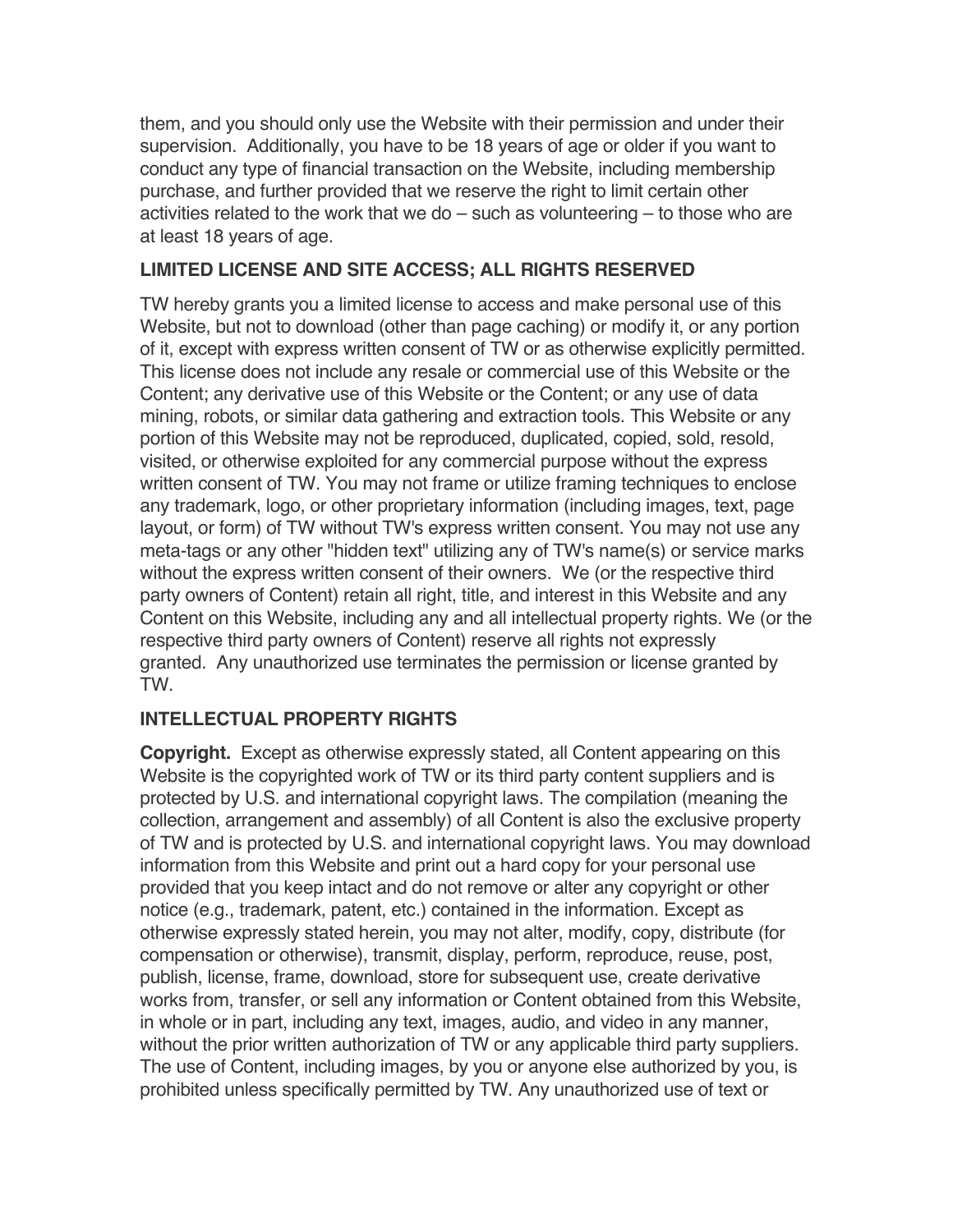images may violate copyright laws, trademark laws, the laws of privacy and publicity, and applicable regulations and statutes. TW does not warrant or represent that your use of Content, Products and Services or any other materials displayed on this Website will not infringe rights of third parties. If you believe that any Content on this Website violates or infringes upon your intellectual property rights pursuant to Title 17, United States Code, Section 512(c)(2), please notify us immediately using our online contact page providing us with all specifics necessary for us to consider and respond to your complaint. You may be asked to provide additional information and follow additional procedures for us to act on your complaint.

**Trademark and Service Marks.** Certain trademarks are the service marks and trademarks of TW or one of its affiliates and partners. TW's name, logo, the domain name for this Website and other related sites within the company, all page headers, custom graphics, and button icons are service marks, trademarks, logos, and/or trade dress of TW or our affiliates and partners. All other trademarks, service marks, trade dress, product names, company names or logos, whether registered or not, on the Website are the property of their respective owners. In addition to complying with all applicable laws, you agree that you will not use any such trademarks, service marks, trade dress, or other logos from this Website without the prior written authorization of TW.

### **PAYMENTS AND PAYMENTS PROCESSING; RULES FOR ALL PAYMENTS**

The Website provides the ability to make an online donation. Please note that TW will engage the services of various payment providers, such as, and not limited to, Gumroad, and/or Stripe, Inc. - a third-party payment service provider - to process all donation/payment transactions. Stripe, for example, manages the routing of applicable customer information through the credit card and electronic check processing networks, as applicable. TW is not affiliated with Gumroad, or Stripe, and we are not responsible in any way for the actions or performance (or lack thereof) of Stripe. We also enable users to employ the service Zelle and the service Venmo. Accordingly, TW expressly disclaims responsibility and liability for all services provided by Gumroad, Zelle, Venmo, Stripe, and others, including those related to donation/payment transactions, and you hereby agree that TW shall not be responsible for any loss or damage of any sort incurred as a result of any such services.

You hereby acknowledge and agree that, for all purchases and donations, (1) you will not use an invalid or unauthorized credit or debit card or other payment method; (2) all purchases including memberships and merchandise, and all donations are final and non-refundable. If you have any questions regarding any payment transaction, please contact us at our contact page on this website.

### **TESTIMONIALS; VIDEOS**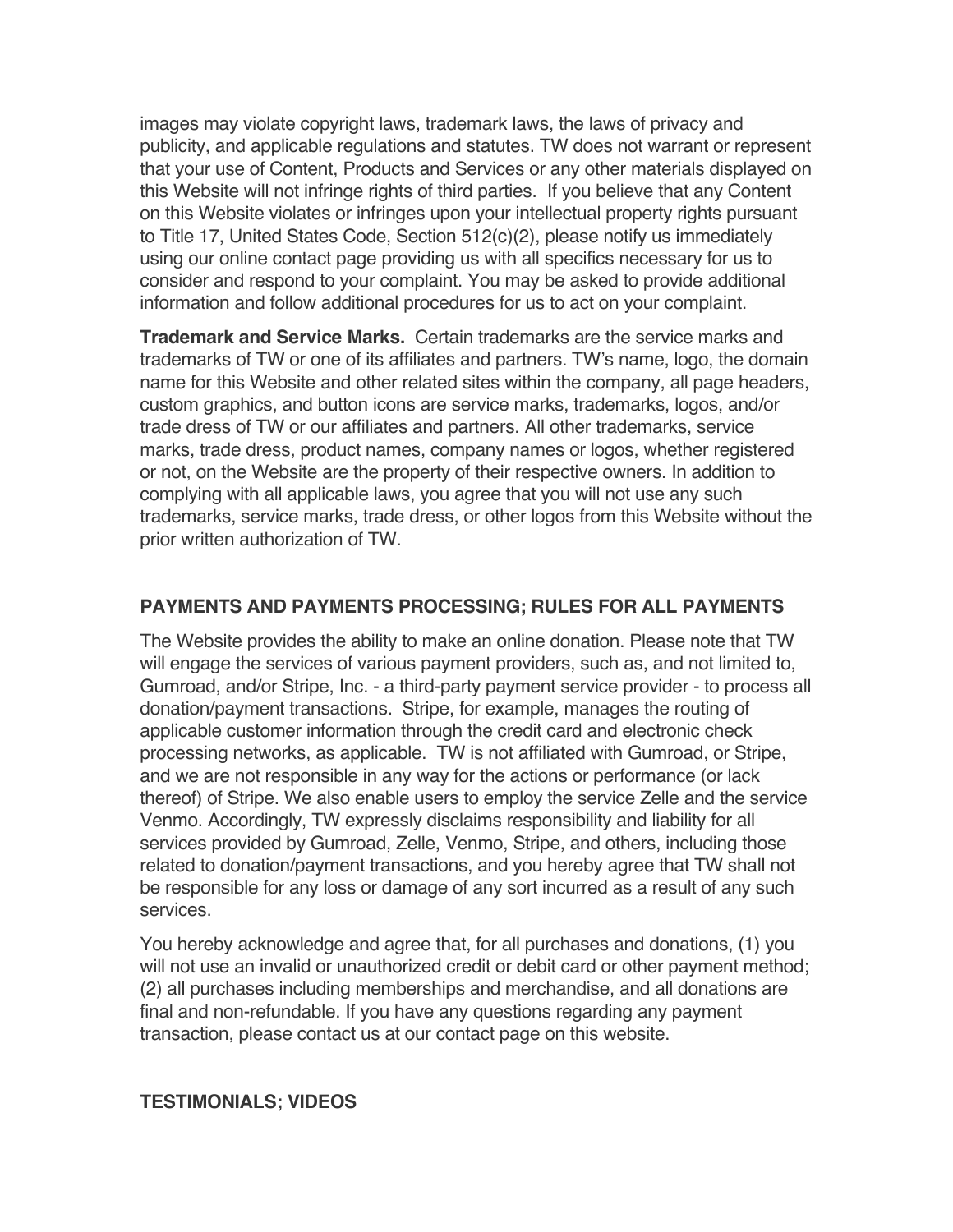We may post videos and testimonials on our Website, or links to these videos and testimonials on other websites. The content, views and opinions expressed by such videos and testimonials belong solely to their respective authors and do not necessarily reflect the views of TW, its management or employees.

## **PROHIBITED USE**

You acknowledge and agree that you shall not engage in any conduct, use or attempt to use this Website, (i) for any unlawful, unauthorized, fraudulent or malicious purpose, or (ii) that could damage, disable, overburden, or impair any server, or the network(s) connected to any server, or (iii) that could interfere with any other party's use and enjoyment of the Website. Nor shall you use or attempt to use this Website to: (i) access systems, data or information not intended by TW to be made accessible to a user, (ii) attempt to obtain any materials or information through any means not intentionally made available by TW. In addition, in connection with your use of the Website, you agree you will not: a) violate any applicable local, state, national or international law; b) delete or revise any material posted by any other person or entity; c) manipulate or otherwise display the Website by using framing, mirroring or similar navigational technology or directly link to any portion of the Website other than the main homepage, in accordance with the limited license and site access outlined above; d) probe, scan, test the vulnerability of or breach the authentication measures of, this Website or any related networks or systems; e) use any robot, spider, scraper, or other automated or manual means to access this Website, or copy any Content or information on this Website. TW reserves the right to take whatever lawful actions it may deem appropriate in response to actual or suspected violations of the foregoing, including, without limitation, the suspension or termination of the user's access and/or account. TW may cooperate with legal authorities and/or third parties in the investigation of any suspected or alleged crime or civil wrong. Except as may be expressly limited by the Privacy Policy, TW reserves the right at all times to disclose any information as TW deems necessary to satisfy any applicable law, regulation, legal process or governmental request, or to edit, refuse to post or to remove any information or materials, in whole or in part, in TW's sole discretion.

## **LINKS TO THIRD-PARTY WEBSITES; SOCIAL MEDIA PLATFORMS**

This Website contains links to other sites and resources. Please note that the inclusion of any links is not an endorsement of these websites. We have no affiliation with these organizations, and will not be held responsible for the information, content or accuracy of anything on these websites, including any advertisements, products for sale, or services. TW shall not be responsible or liable, directly or indirectly, for any damages or losses caused or alleged to be caused by or in connection with the use of or reliance on such information, content, or services available on or through any such website. We are not responsible for the privacy practices of any of these websites; any such websites are likely to set forth specific TOU and privacy policies that you should review.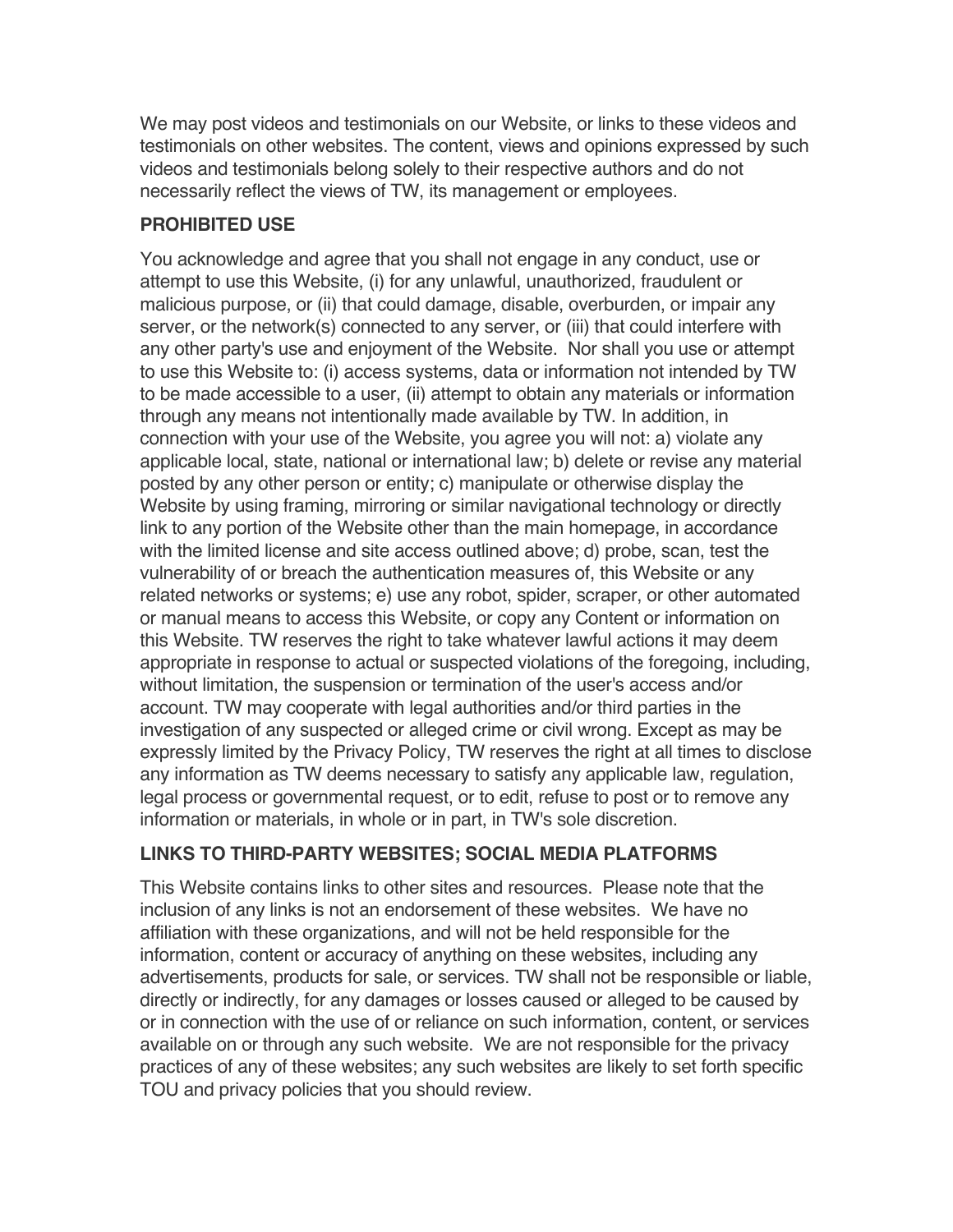### **SERVICE PROVIDED IN UNITED STATES; COMPLIANCE WITH LAWS**

This Website is hosted in the United States. If you are a non-U.S. user of the Website, by visiting the Website, you agree to comply with all applicable federal and state U.S. laws. Without limiting the generality of the foregoing, if you are a user, you agree to obtain and comply with all conditions of any registrations, permits, licenses, consents or permissions that you are required to hold in order to utilize the Website and any related services, and you shall immediately notify us if any such registration, permit, license, consent or permission is terminated or revoked.

This Website is not intended for access or use by any person or entity in any jurisdiction or country where such distribution or use would be contrary to law or regulation or which would subject TW to any registration requirement within such jurisdiction or country. You hereby acknowledge and agree that you are choosing to access the Websites and all related services, information, resources, services or Content on your own initiative and that you are responsible for compliance with all applicable international, federal, state, local, and any other applicable laws, statutes, ordinances, and regulations regarding your use of the thereof.

### **GENERAL DISCLAIMER**

The Content contained on this Website – including and not limited to any opportunities, listings, information, and so forth, has been prepared by TW as a convenience to its users and is not intended to constitute advice or recommendations upon which a user may rely. TW has used reasonable efforts in collecting, preparing and providing such information, resources, and Content, but makes no warranty or guarantee about the accuracy, completeness, or adequacy of the information, resources and Content contained in or linked to this Website or any other Website maintained by TW, including, but not limited to any opportunities, listings, information, and the like; we make no promises or assurances of any kind that such opportunities, listings, or information will be available and/or offered to you.

YOUR USE OF THIS WEBSITE IS AT YOUR SOLE RISK. ALL INFORMATION, RESOURCES, AND CONTENT ARE PROVIDED ON AN "AS IS" OR "AS AVAILABLE" BASIS, AND TW EXPRESSLY disclaims all warranties and conditions with respect to the WEBSITE AND ALL ELEMENTS THEREOF, whether implied, express, or statutory, including the implied warranties of merchantability, fitness for a particular purpose, title, non-infringement of third-party rights, SATISFACTORY QUALITY, quiet enjoyment, and accuracy. TW MAKES NO WARRANTY THAT THE WEBSITE, INFORMATION, RESOURCES, SERVICES, AND CONTENT IS ACCURATE, TIMELY, UNINTERRUPTED, VIRUS-FREE OR ERROR-FREE, OR THAT ANY SUCH PROBLEMS WILL BE CORRECTED, NOR DO WE MAKE ANY PROMISES THAT THE SERVICES THAT WE OFFER WILL BE AVAILABLE TO YOU.

## **LIMITATION OF LIABILITY**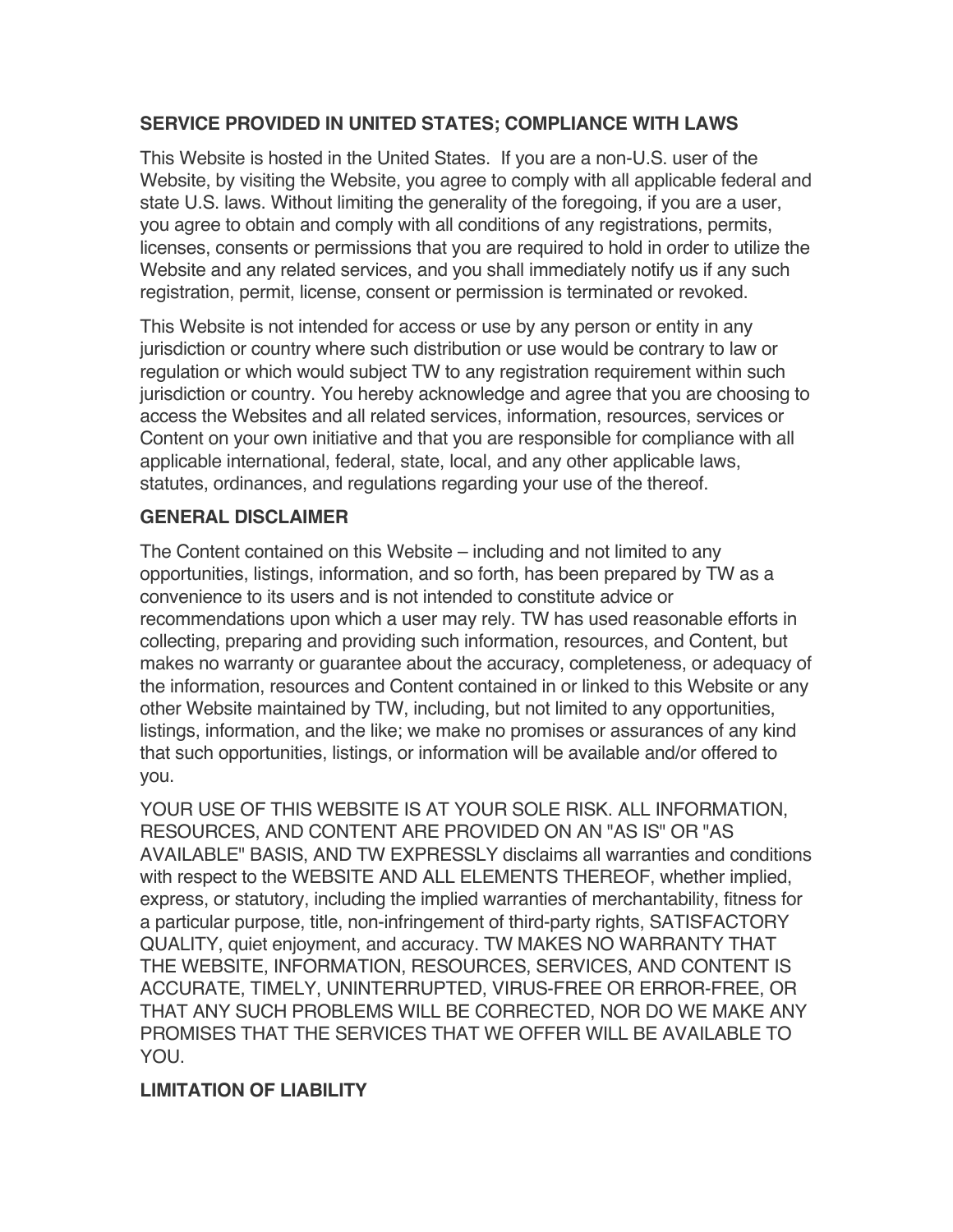In addition to the above warranty disclaimers, YOU UNDERSTAND AND AGREE THAT IN NO EVENT WILL TW WILL BE LIABLE FOR ANY DIRECT, INDIRECT, INCIDENTAL, SPECIAL, CONSEQUENTIAL OR EXEMPLARY DAMAGES, INCLUDING, WITHOUT LIMITATION, LOSS OF USE, LOSS OF INCOME, LOSS OF GOODWILL OR REPUTATION, DAMAGE TO OR CORRUPTION OF DATA, WHETHER IN AN ACTION IN CONTRACT, TORT (INCLUDING BUT NOT LIMITED TO NEGLIGENCE) OR OTHERWISE, ARISING OUT OF OR IN ANY WAY CONNECTED WITH USE OF THE WEBSITE (OR INABILITY TO USE THE WEBSITE), INFORMATION, RESOURCES AND CONTENT CONTAINED IN OR ACCESSED THROUGH THE WEBSITE, INCLUDING WITHOUT LIMITATION ANY DAMAGES CAUSED BY OR RESULTING FROM RELIANCE BY USER ON ANY INFORMATION OBTAINED FROM TW OR LINKED FROM THIS WEBSITE, EVEN IF TW HAS BEEN ADVISED OF THE POSSIBILITIES OF THOSE DAMAGES. YOU UNDERSTAND AND AGREE THAT YOUR USE OF THE WEBSITE IS PREDICATED UPON YOUR WAIVER OF ANY RIGHT TO SUE TW AND ITS AFFILIATES DIRECTLY OR TO PARTICIPATE IN A CLASS ACTION SUIT FOR ANY LOSSES OR DAMAGES RESULTING FROM YOUR USE OF THE WEBSITE.

CERTAIN STATE LAWS DO NOT ALLOW LIMITATIONS ON IMPLIED WARRANTIES OR THE EXCLUSION OR LIMITATION OF CERTAIN DAMAGES. IF THESE LAWS APPLY TO YOU, SOME OR ALL OF THE ABOVE DISCLAIMERS, EXCLUSIONS, OR LIMITATIONS MAY NOT APPLY TO YOU, AND YOU MIGHT HAVE ADDITIONAL RIGHTS.

#### **SEVERABILITY/WAIVER**

If any provision(s) of these TOU is deemed unlawful, void, or for any reason unenforceable, then such provision(s) shall be deemed severable from these TOU and shall not affect the validity and enforceability of any remaining provisions. No waiver or failure to enforce of any of the terms of these TOU shall be deemed a further or continuing waiver of such term or condition or any other term or condition.

### **GOVERNING LAW AND JURISDICTION**

These TOU and your access to and use of this Website are governed by and construed in accordance with the laws of the State of Nevada, without resort to its conflict of law provisions. You agree that any action at law or in equity arising or in any way relating to these TOU or Website shall be filed only in the state and federal courts located in Nevada, and you hereby irrevocably and unconditionally consent and submit to the exclusive jurisdiction of such courts over any suit, action or proceeding.

YOU AND TW AGREE THAT ANY PROCEEDINGS TO RESOLVE OR LITIGATE ANY DISPUTE WILL BE CONDUCTED SOLELY ON AN INDIVIDUAL BASIS, AND THAT NEITHER YOU NOR TW WILL SEEK TO HAVE ANY DISPUTE HEARD AS A CLASS ACTION, A REPRESENTATIVE ACTION, A COLLECTIVE ACTION, A